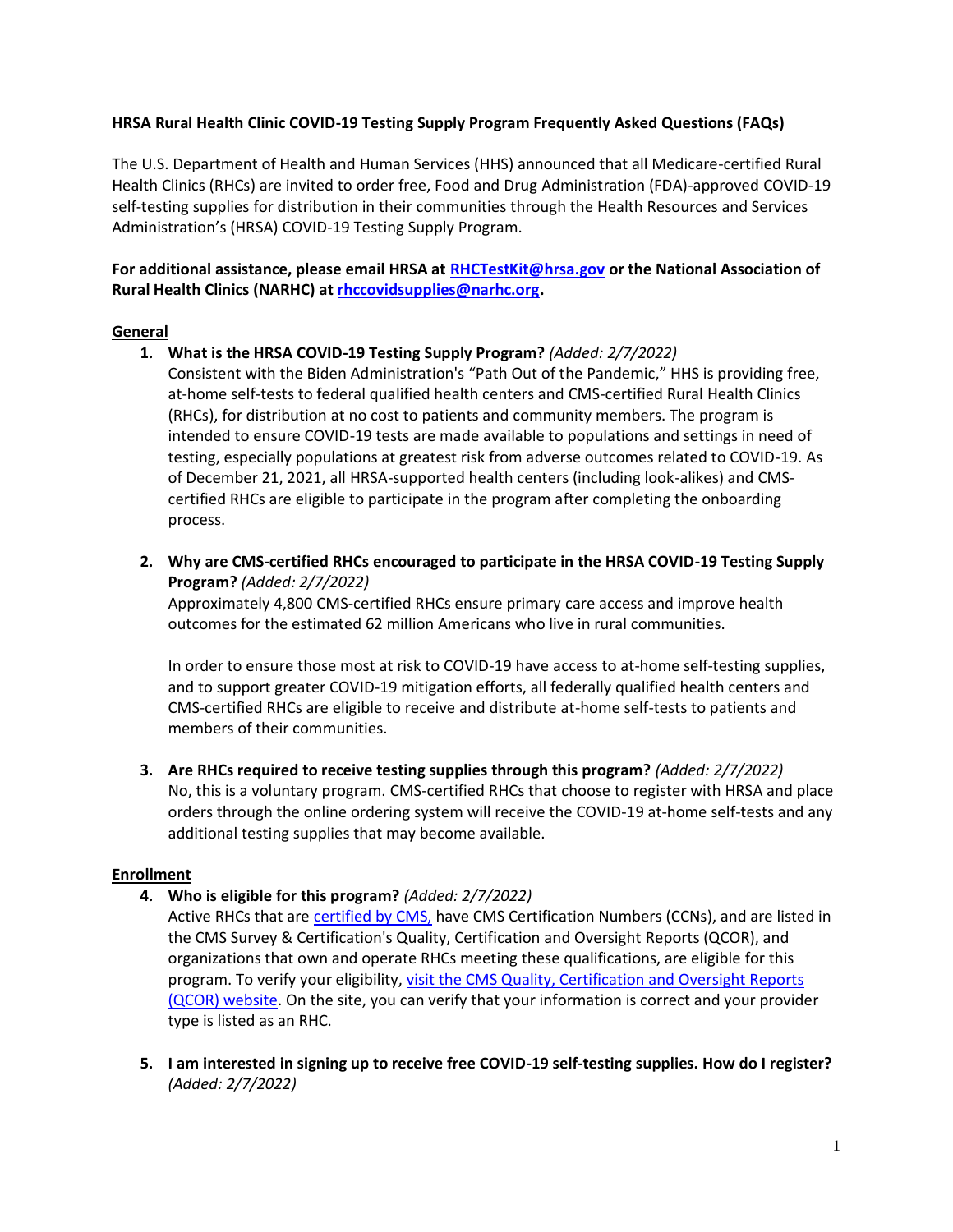- 1. Confirm that you are a CMS-certified RHC and identify your CMS Certification Number (CCN) and the CCNs provided to HRSA match the CMS certification number in QCOR [https://qcor.cms.gov/basic\\_research.jsp](https://qcor.cms.gov/basic_research.jsp)
	- a. If you are unable to provide correct CCNs for your RHCs, we encourage you reach out to the National Association of Rural Health Clinics (NARHC) for assistance at [rhccovidsupplies@narhc.org](mailto:rhccovidsupplies@narhc.org)
- 2. Visit th[e online registration](https://bphccommunications.secure.force.com/FORHPVaccineReadiness/FORHPCOVIDVaccineReadiness) to provide FORHP with some basic information about your RHC including shipping address and hours of operation.
- 3. Complete the HRSA COVID-19 Testing Supply Program Conditions of Participation Agreement Please contact [rhccovidsupplies@narhc.org](mailto:rhccovidsupplies@narhc.org) if you require a blank COP form or have any questions.
	- a. Check the COP certification boxes on page 3 and 4 (noted in red on the COP).
	- b. Return the COP t[o RHCTestKit@hrsa.gov](mailto:RHCTestKit@hrsa.gov)

# **DPOP Test Kit Ordering and Delivery**

- **6. What is the Diagnostics Ordering Portal (DPOP) and HPOP?** *(Added: 2/7/2022)* DPOP or the Diagnostics Ordering Portal is an online system utilized by both participating RHCs and HRSA to place supply test kit orders, manage contact information, and store data. Once registered for the HRSA COVID-19 Testing Supply Program, RHCs may access their DPOP account here: [https://vpop.cdc.gov/account/signin/.](https://vpop.cdc.gov/account/signin/) DPOP operates under the umbrella program HPOP, Health Partner Order Portal, which includes VPOP, Vaccine Ordering Portal. RHCs that are participating in both the vaccine and testing supply programs can access both through the same login and provider page. HPOP and its various components were developed by the computer software company, Oracle.
- **7. Once I am registered for the program, how do I order test kits?** *(Added: 2/7/2022)*

Test kit orders are placed through a system called DPOP. Once the RHC's Conditions of Participation and online registration forms are reviewed for enrollment, the supplied contact email will receive a link from *ypop-no-reply@cdc.gov* to activate their account. Once activated, providers will be able to login to the portal and submit test kit orders. This is accomplished by going to the provider page, clicking "create new order" under "diagnostic orders", and selecting the desired quantity. Test kit orders are no longer accepted via email.

**8. Can I place an order via email?** *(Added: 2/7/2022)*

No. Test kit orders are not currently accepted via email. If you require assistance placing orders in DPOP, please contac[t RHCTestKit@hrsa.gov](mailto:RHCTestKit@hrsa.gov) or [rhccovidsupplies@narhc.org.](mailto:rhccovidsupplies@narhc.org)

**9. How long does it normally take before our point of contact will receive the email to create the DPOP account for our RHC? How will I know when I am registered and able to order test kits?** *(Added: 2/7/2022)*

All submitted enrollment documentation is reviewed within 7-10 days. Barring issue, RHCs will be uploaded into DPOP and receive an account activation email. Issues with documentation will be communicated upon review. Once the RHC activates their account via the HPOP email link, they will be able to place their own orders in the DPOP system.

**10. I placed my order in the last three weeks, when will my order be delivered?** *(Added: 2/7/2022)* We appreciate RHCs mobilizing quickly to order and distribute self-tests. All orders made by RHCs prior to the January 4th ordering deadline have been processed and shipped. If you have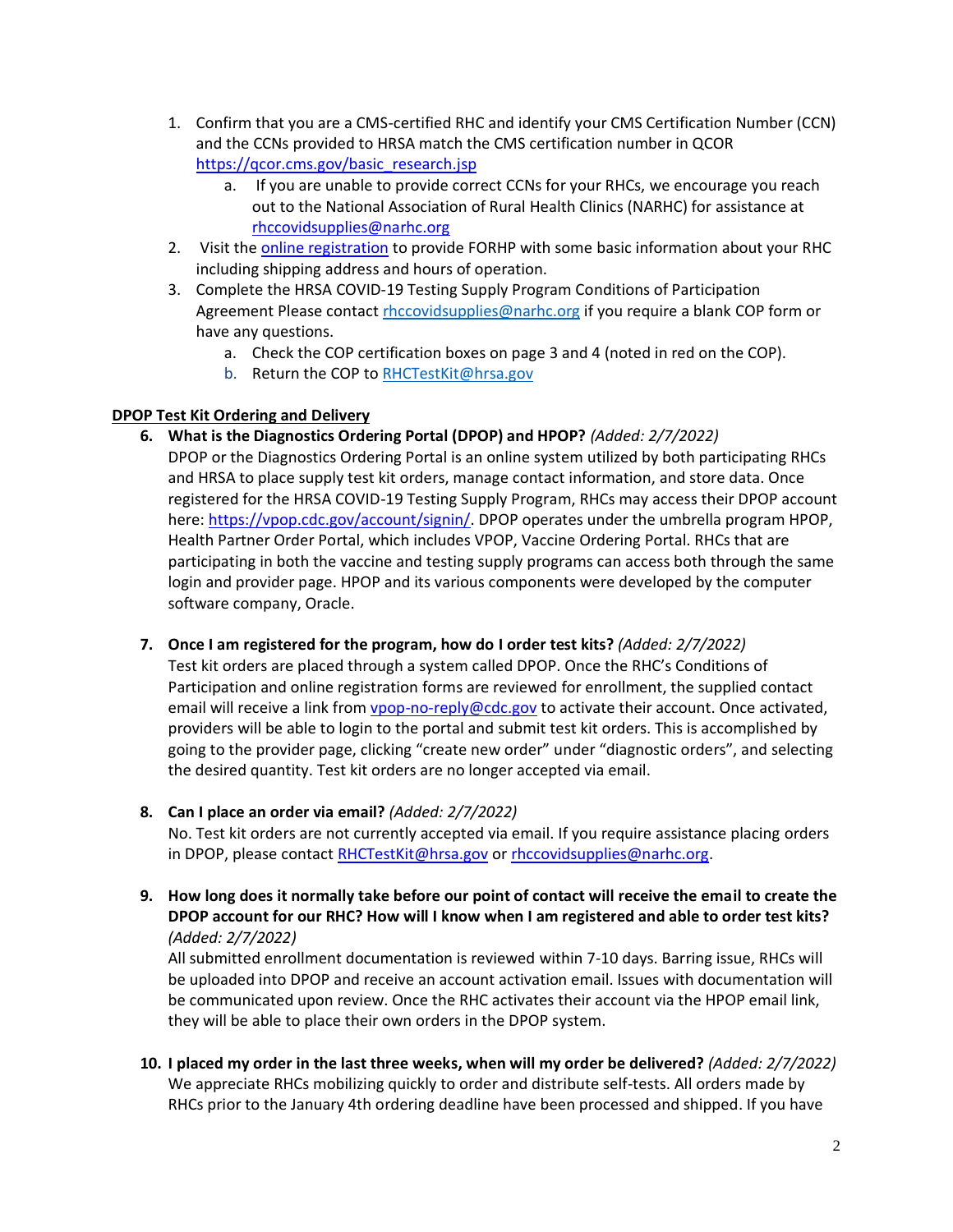NOT received an order placed prior to the January  $4<sup>th</sup>$ , 2022 deadline, please email [RHCTestKit@hrsa.gov.](mailto:RHCTestKit@hrsa.gov)

In light of the significant demand for at-home tests, we will be setting aside orders from the last cycles (Jan. 11 and Jan. 18) that have not already been shipped by the vendor to ensure equitable distribution of supply. New orders can currently be placed by the affected RHCs for next week's cycle.

# **11. I am having difficulty accessing/navigating DPOP. How do you recommend I proceed?** *(Added: 2/7/2022)*

- If you have not received a link to activate your account, but did receive confirmation of program enrollment; log in with the RHC contact email, select "forget password", and reset password :<https://vpop.cdc.gov/account/signin/>
- If you are having issues navigating DPOP, please send your questions to [RHCTestKit@hrsa.gov.](mailto:RHCTestKit@hrsa.gov) We apologize for the confusion and thank you for your patience.

# **12. How do I update my inventory in DPOP?** *(Added: 2/7/2022)*

Participating RHCs are required to report stock on hand weekly in DPOP per the signed Conditions of Participation. To make a new entry:

- 1. Log into your DPOP account here:<https://vpop.cdc.gov/account/signin/>
- 2. Navigate to each site's "Provider Details" section
- 3. Under "Diagnostic Inventory" select "Diagnostic Stock on Hand" tab
- 4. Select "Add Diagnostic Stock" and update accordingly

RHCs are NOT required to enter information in the "Diagnostics Administered" tab or provide lot numbers. Inventory currently cannot be retroactively entered in "Stock on Hand". Stock is saved on the date the RHC logs it in DPOP. HRSA is working to update the DPOP system to display a full history of the organizations' stock on hand entries. Stay tuned and please continue updating you stock each week.

# **13. We have access to DPOP but the ordering button for testing supplies does not appear to be working.** *(Added: 2/7/2022)*

Upon receiving access to DPOP, your RHC's site points of contact must verify each site's delivery address, ability to accept a 53-foot trailer, hours of operation, and any special delivery instructions. Once this is completed, you will be able to use DPOP to order at home/self-test kits. As a reminder, you are encouraged to review and verify this information on a regular basis to ensure accurate delivery of testing supplies.

#### **14. How do we verify our site address and hours in DPOP?** *(Added: 2/7/2022)*

You must verify your site address(es) and site hours to place an order in DPOP for testing supplies. To verify your site address,

- 1. Log into your DPOP account here:<https://vpop.cdc.gov/account/signin/>
- 2. Navigate to each site's "Provider Details" section
- 3. Select the "Physical" next to the address
- 4. Select the "Diagnostic" box at the top of the page, review all the address and hour information
- 5. Click "Apply Changes" at the bottom
- 6. You should then receive a green check mark stating the information is verified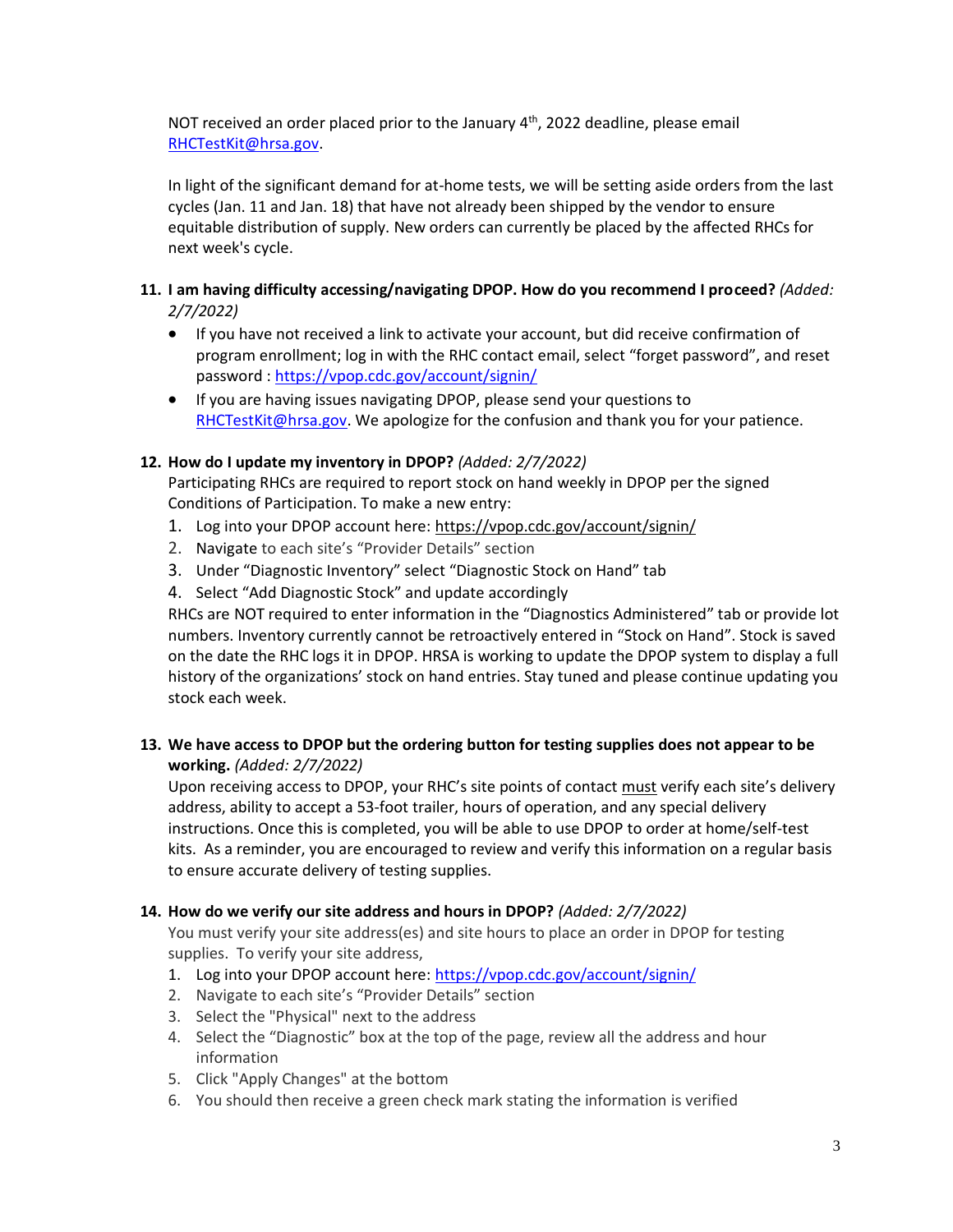## **15. How do I change/manage my shipping address in DPOP?** *(Added: 2/7/2022)*

Delivery addresses can be edited on the individual provider's page by the RHC. To accomplish this,

- 1. Log into your DPOP account here:<https://vpop.cdc.gov/account/signin/>
- 2. Navigate to each site's "Provider Details" section
- 3. Select the "Physical" next to the address
- 4. Select the "Diagnostic" box at the top of the page
- 5. Enter the correct address and delivery hours
- 6. Click "Apply Changes" at the bottom

## 16. **How many test kits can I order?** *(Added: 2/7/2022)*

- The minimum order is 5 shippers (225 tests kits). Maximum order quantities will be displayed in DPOP each week and may vary from week to week depending on product availability.
- Orders can be placed in multiples of individual shippers (45 test kits per shipper) or pallets (1,350 test kits per pallet).
- Each test kit contains two COVID-19 rapid antigen tests and is intended for one individual.

## **17. How large are the physical order shipments?** *(Added: 2/7/2022)*

- A shipper (45 test kits) is 22.5 lbs with dimensions  $19-3/4$  L x  $15-1/4$  W x  $9-1/2$  H (inches).
- A pallet (1,350 test kits) is approximately 675 lbs with dimensions 48 L x 40 W x 56 H (inches). Each pallet contains 30 shippers**.**

# **18. What kind of tests are available through this program?** *(Added: 2/7/2022)*

- [Quidel QuickVue®](https://urldefense.proofpoint.com/v2/url?u=https-3A__quickvueathome.com_&d=DwMFAg&c=euGZstcaTDllvimEN8b7jXrwqOf-v5A_CdpgnVfiiMM&r=2Edl14Y-JHrhUOVlG9OHwmS9Ne2Pik0cbT-GkZZ3MDc&m=9dkWTBFMDaCi5Gp0qYQNYo5SABLPFWO4bX_9LOirBR8&s=aCrV-VZJF-6asps_tXFNTK6CtB39xN_8gizVIS298Kw&e=) intended for the qualitative detection of the nucleocapsid proteins from SARS-CoV-2 from individuals with or without symptoms or other epidemiological reasons to suspect COVID-19 when tested twice over two or three days with at least 24 hours and no more than 36 hours between tests
	- o Rapid antigen test that an individual can self-administer at home
	- o Results available within 10 minutes
	- $\circ$  Can be used if symptomatic, asymptomatic, or within 6 days of symptom onset
	- $\circ$  Can be self-administered for use by those 14 years of age and older and for those 2-13 years of age, if an adult performs the test
	- o Visual instructions included with each test kit

#### **19. What are the storage requirements for the test kit and how long do they last?** *(Added: 2/7/2022)*

- Test kits must be stored at room temperature (15-25◦C/59-77◦F)
- Quidel QuickVue test kits have a shelf life of one year
- For specific product questions, please contact the Quidel help desk at 1-800-874-1517 (Option 2, then Option 5), operating 7:00am-5:00pm PT Mon-Friday.

## **20. I'd like to order tests, but our building can't store them all. Can I have them delivered to a different location? What if we can't fit a trailer for delivery?** *(Added: 2/7/2022)*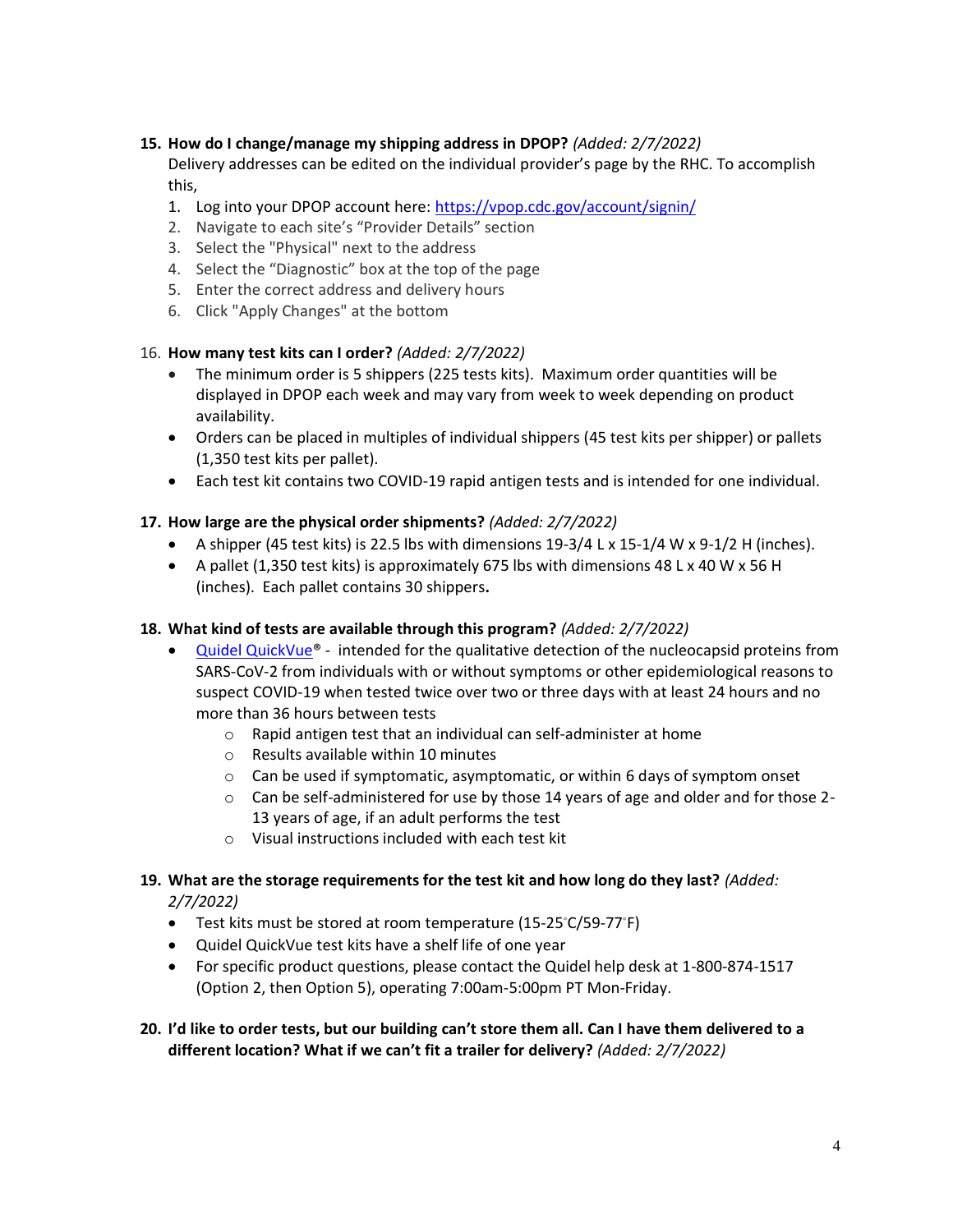- RHCs may provide a different address for delivery as long as someone from their organization is there to accept and manage them. The registered RHC must be the primary custodian, however, they are welcome to share and distribute with other facilities.
- If your facility cannot accommodate a trailer for delivery of the tests, we ask that you please order less than a pallet of tests per ordering cycle.

## **21. How do I track the shipment of my order?** *(Added: 2/7/2022)*

- Order tracking information will be available in the online ordering portal, DPOP, after your order has been shipped from the test kit vendor, Quidel. Currently, order shipment and delivery may take approximately 10 to 14 days from the order processing date
- View the order tracking information for an order by selecting each order for a site within HPOP and scrolling to the bottom of the page to the "Shipping" section. We are working to add system functionality that will indicate the status of the order as "shipped" (instead of remaining in "transmitted" status) once the order is shipped. If you see a Quidel Order number (ex. D00XXXXX) in the Shipping Information section, this means the order is in process with Quidel.
- If your shipment is damaged or is missing any kits, please contact Quidel at 1-800-874-1517 (Option 1, then Option 1) between 7:00am to 5:00pm PT, Monday- Friday

## **Program Policy**

## **22. How do I know who I can distribute tests to?** *(Added: 2/7/2022)*

- This program is intended to ensure COVID-19 tests are made available to populations and settings in need of testing, especially populations at greater risk from adverse outcomes related to COVID-19. Rural Health Clinics should generally avoid making arrangements with local employers to provide an ongoing supply of at-home test kits in order for that employer to fulfill their legal obligation for employee testing. As RHCs distribute the at-home self-tests, they should provide information about how and when to use the tests and what to do if a test is positive, including how the individual may contact the RHC for assistance. Individuals may use the self-test immediately (e.g. in the RHC with or without the clinician present or at-home) or when appropriate at a future time (please note that tests expire after one year). For information regarding self-testing, please refer to the [CDC Self-Test webpage](https://www.cdc.gov/coronavirus/2019-ncov/testing/self-testing.html). Examples of intended COVID-19 at-home self-test recipients include but are not limited to:
- Health care for the homeless mobile clinics, street medicine teams, and field-based case management teams.
- Agricultural worker programs.
- Individuals visiting nursing home patients, traveling to see elderly adults or small children, and/or who are asymptomatic with known exposure.
- Homebound patients during home visits or as a leave-behind after a visit.
- Essential workers, such as childcare providers, teachers, and health workers in long-term care facilities.
- RHCs where there are no large pharmacies or grocery stores nearby.
- Residents of HUD-assisted housing
- Individuals living in congregate settings, such as nursing homes, adult foster care, and college dorms.

### **23. Are there any program guidelines or requirements?** *(Added: 2/7/2022)*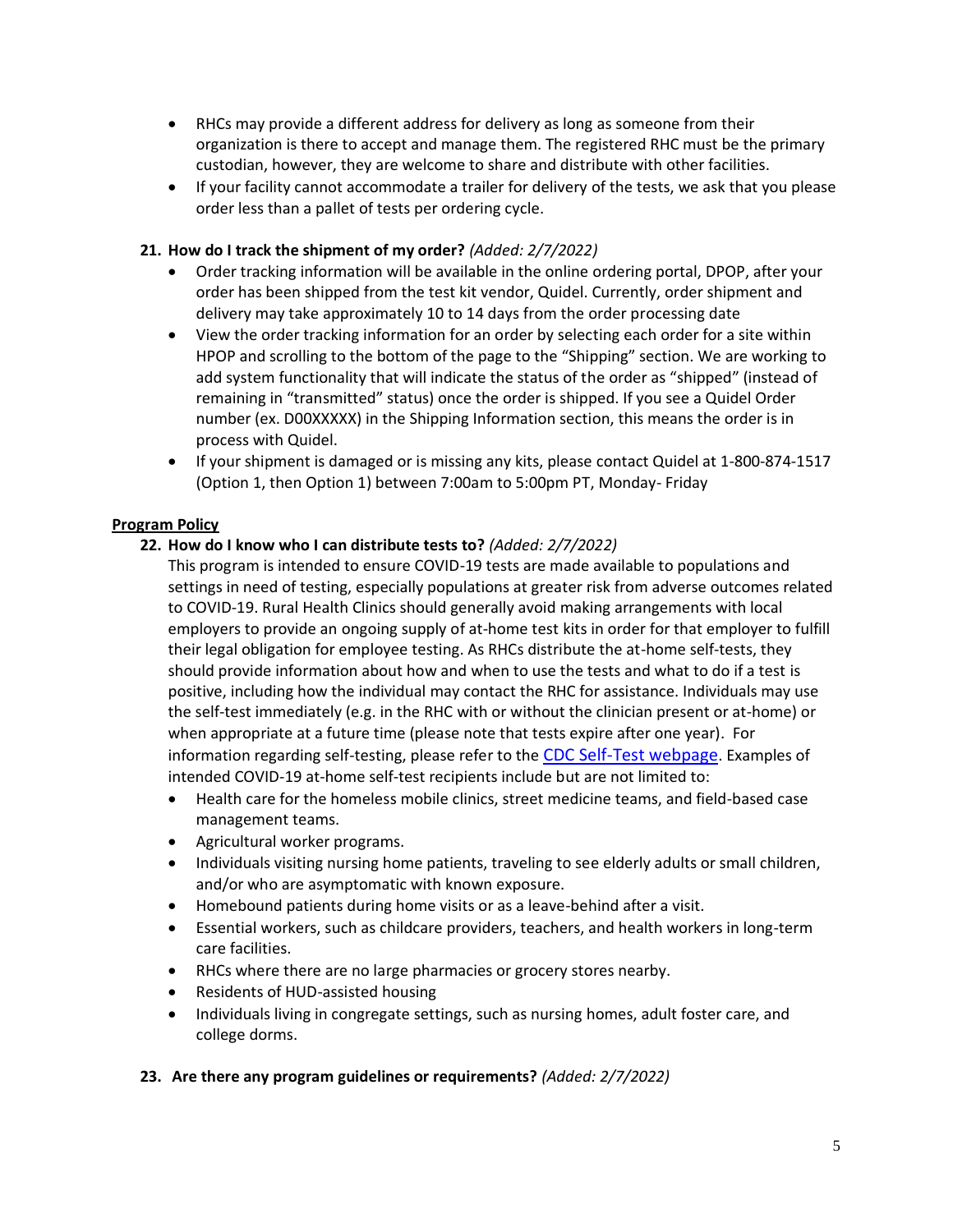The HRSA COVID-19 Testing Supply Program does not have testing distribution requirements. RHCs are encourage to use their best discretion in distributing at-home self-tests to the local community and RHC service area.

24. **Can we provide tests to our RHC staff members or other non-patients?** *(Added: 2/7/2022)* RHCs should use their best discretion in distributing at-home self-tests to the local community and RHC service areas. The program is intended to ensure COVID-19 at-home self-tests are made available to RHC patients, and community populations and settings in need of testing, especially populations at greater risk from adverse outcomes related to COVID-19. This may include non-patients or RHC staff. Local employers should review OSHA's COVID-19 Vaccination and Testing Emergency Temporary Standard (ETS) for guidance regarding their legal obligation for employee testing.

#### **25. Can I share tests with other organizations?** *(Added: 2/7/2022)*

Yes. Tests may be shared with other organizations, RHCs and non-RHCs alike. If tests are transferred to another entity, please update your RHC's "diagnostic stock on hand" under "diagnostic inventory" on your provider page in DPOP accordingly.

- **26. Can I sell tests to other organizations?** *(Added: 2/7/2022)* No. Tests may not be sold under this HRSA COVID-19 Testing Supply Program.
- **27. What are the DPOP inventory reporting requirements?** *(Added: 2/7/2022)* Participating RHCs are required to report stock on hand weekly in DPOP per the signed Conditions of Participation. To make a new entry:
	- 1. Log into your DPOP account here:<https://vpop.cdc.gov/account/signin/>
	- 2. Navigate to each site's "Provider Details" section
	- 3. Under "Diagnostic Inventory" select "Diagnostic Stock on Hand" tab
	- 4. Select "Add Diagnostic Stock" and update accordingly

RHCs are NOT required to enter information in the "Diagnostics Administered" tab or provide lot numbers. Inventory currently cannot be retroactively entered in "Stock on Hand". Stock is saved on the date the RHC logs it in DPOP. HRSA is working to update the DPOP system to display a full history of the organizations' stock on hand entries. Stay tuned and please continue updating you stock each week.

**28. Do we need to log individual patient usage and positive test results?** *(Added: 2/7/2022)*

The HRSA RHC Testing Supply Program requires regular inventory updates in the Diagnostic Ordering Portal (DPOP). RHC distribution tracking and record keeping is at the RHC discretion. HRSA does not provide specific over-the-counter test kit reporting guidance. HRSA highly encourages RHCs review the local state and county guidelines. Many request positive test reports and vary on guidance. The Centers for Disease Control (CDC) provides ongoing, updated guidance on Testing Strategies for SARS-CoV-2 as well as webpage links to State Departments of Health in order to learn more about state laws, rules, and regulations where applicable. RHCs are may institute additional RHC patient requirements (e.g. reporting requirements) at the RHC discretion. Please review your Conditions of Participation for additional details.

**29. What are the FDA EUA requirements for use of testing supplies?** *(Added: 2/7/2022)* On March 31, 2021, the [Food and Drug Administration \(FDA\) issued an Emergency Use](https://www.fda.gov/media/147247/download)  [Authorization \(EUA\) for the QuickVue At-Home OTC COVID-19 Test.](https://www.fda.gov/media/147247/download) Under FDA EUA guidance,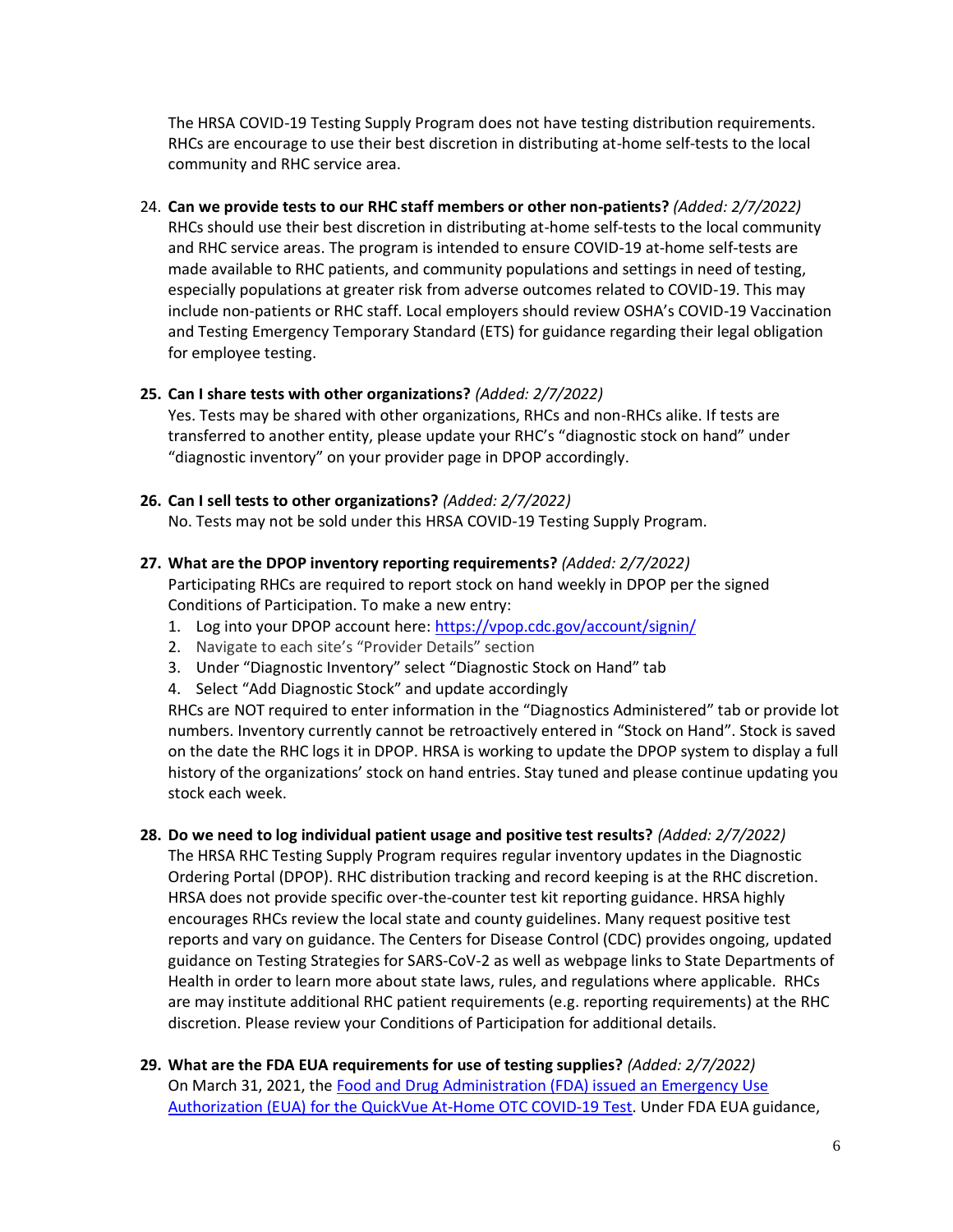"Individuals should provide all test results obtained with this product to their healthcare provider for public health reporting. All healthcare providers will report all test results they receive from individuals who use the authorized product to relevant public health authorities in accordance with local, state, and federal requirements using appropriate LOINC and SNOMED codes, as defined by the Laboratory In Vitro Diagnostics (LIVD) Test Code Mapping for SARS-CoV-2 Tests provided by the CDC."

#### **30. What are my state reporting requirements?** *(Added: 2/7/2022)*

HRSA highly encourages RHCs review the local state and county guidelines and consult with local public health entities. Many request positive test reports and vary on guidance. The Centers for Disease Control (CDC) provides ongoing, updated guidance on [Testing Strategies for SARS-CoV-2](https://www.cdc.gov/coronavirus/2019-ncov/lab/resources/sars-cov2-testing-strategies.html) as well as webpage links to various State Departments of Health in order to learn more about state laws, rules, and regulations where applicable. RHCs may institute additional RHC patient requirements (e.g. reporting requirements) at the RHC discretion.

#### **31. Do you have a policy and procedures template?** *(Added: 2/7/2022)*

No. HRSA does not currently provide a specific policy or procedures template. RHCs are encourage to shape their internal policies as best suited for their practice and in accordance with local and state guidelines. For further questions, please contact rhccovidsupplies@narhc.org.

**32. Can RHCs add their logo to test kits and strike out bar code information to prevent redistribution of the kits?** *(Added: 2/7/2022)*

Yes. If RHCs wish to add their logo to the test kit prior to distributing them in the community, they may do so. Please do not make any changes to the instructions and documentation that is included with the test kits.

A RHCs may also choose to strike out the bar code information on the test kit box (such as by drawing a black line through it). Tests are available at no cost to Rural Health Clinic patients and their community. The tests should not be sold by recipients to other individuals. A recipient of the test may choose to share the test kit with other family and/or community members as needed.

#### **ACRONYM KEY:**

CCN: CMS certification number CDC: Centers for Disease Control CMS: Centers for Medicare and Medicaid Services COP: Conditions of participation COVID-19: Coronavirus disease 2019 DPOP: Diagnostics Provider Ordering Portal EUA: Emergency Use Authorization FDA: Food and Drug Administration HHS: Department of Health and Human Services HPOP: Health Partner Ordering Portal HRSA: Health Resources and Services Administration NARHC: National Association of Rural Health Clinics OSHA: Occupational Safety and Health Administration RHC: Rural Health Clinic